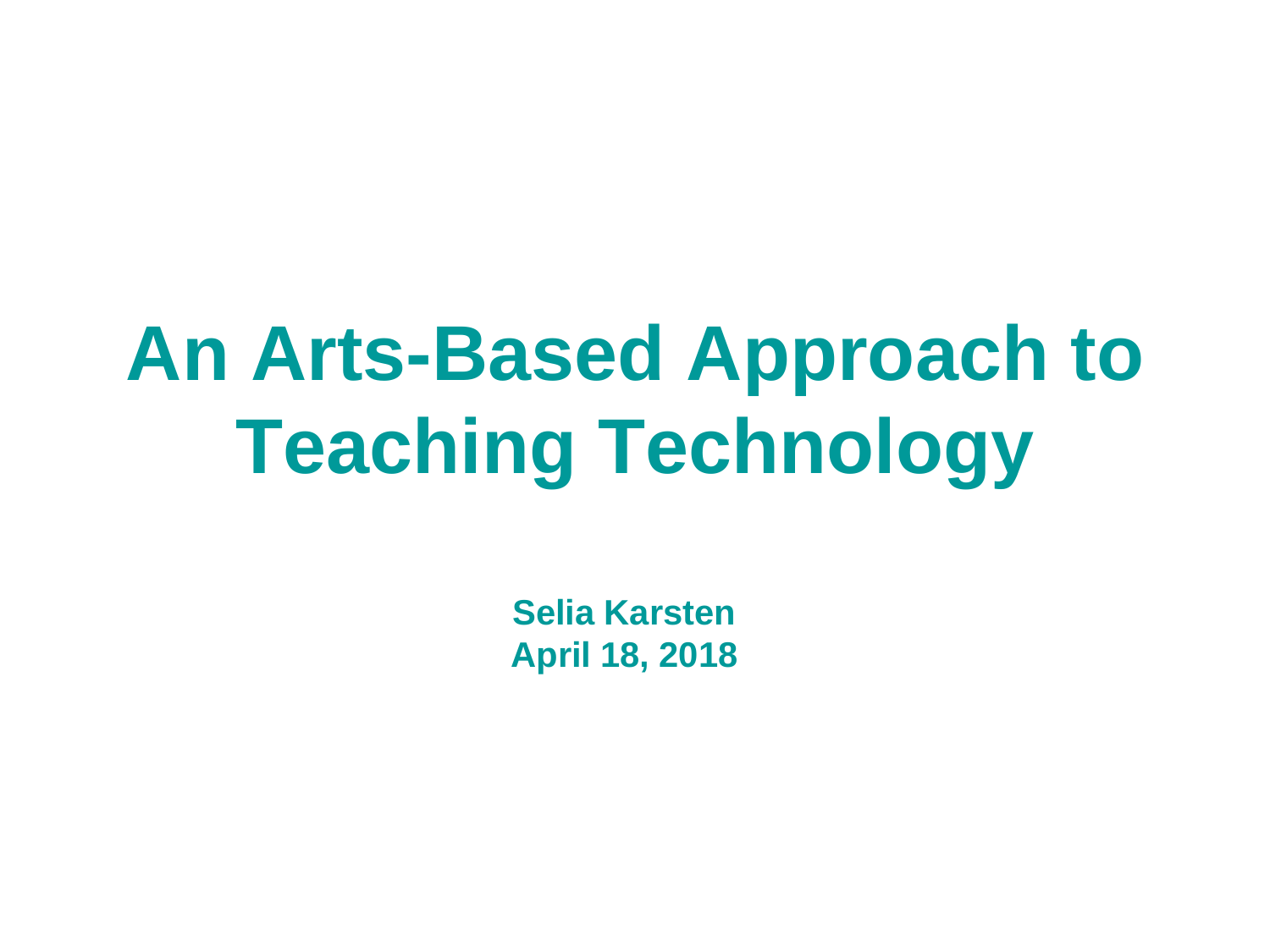## **Webstars!**

- Based on research for **WebStars: A Holistic and Arts-Based Approach to a Computer Applications Course** –
- Doctoral study that spanned five semesters 1996-98

**[https://search.library.utoronto.ca/details](https://search.library.utoronto.ca/details?3234528) [?3234528](https://search.library.utoronto.ca/details?3234528)**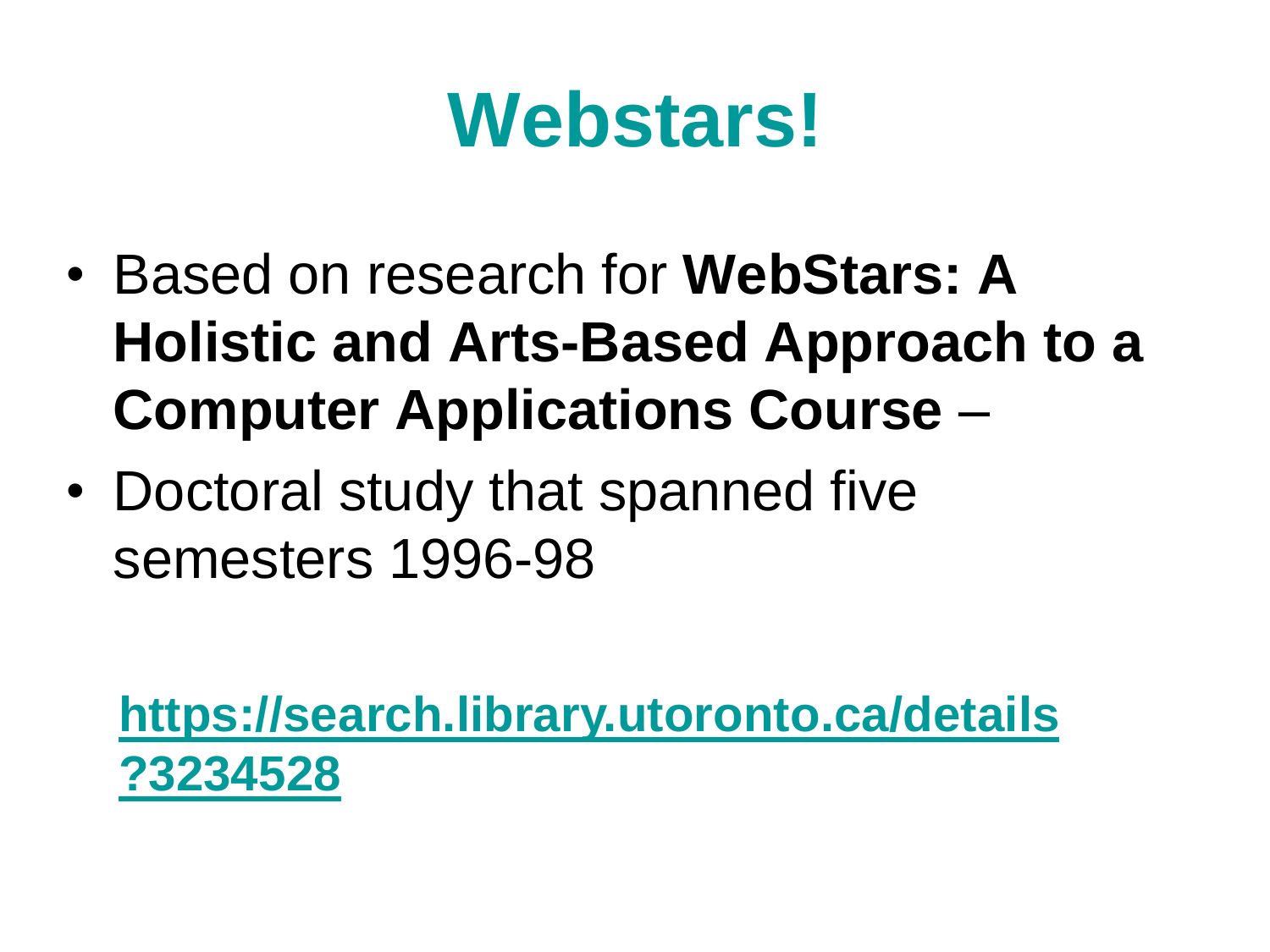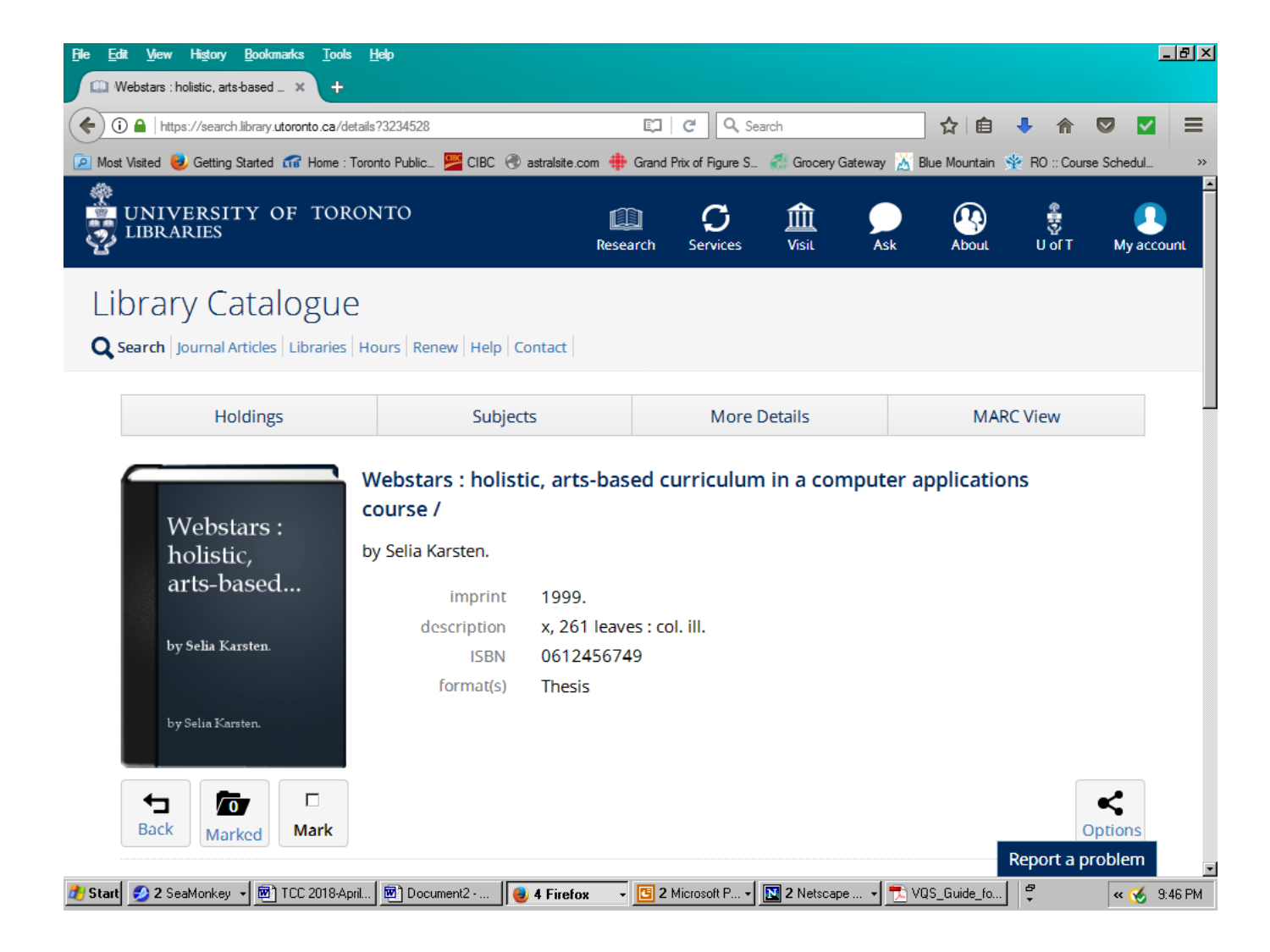### **Holistic Approaches to Information Technology**

- Online course in Curriculum Teaching and Learning Department
- Ontario Institute for Studies in Education
- University of Toronto
- 2002 2018 (19 classes)
- initially 12 weeks long now 6 weeks
- 2 learning management systems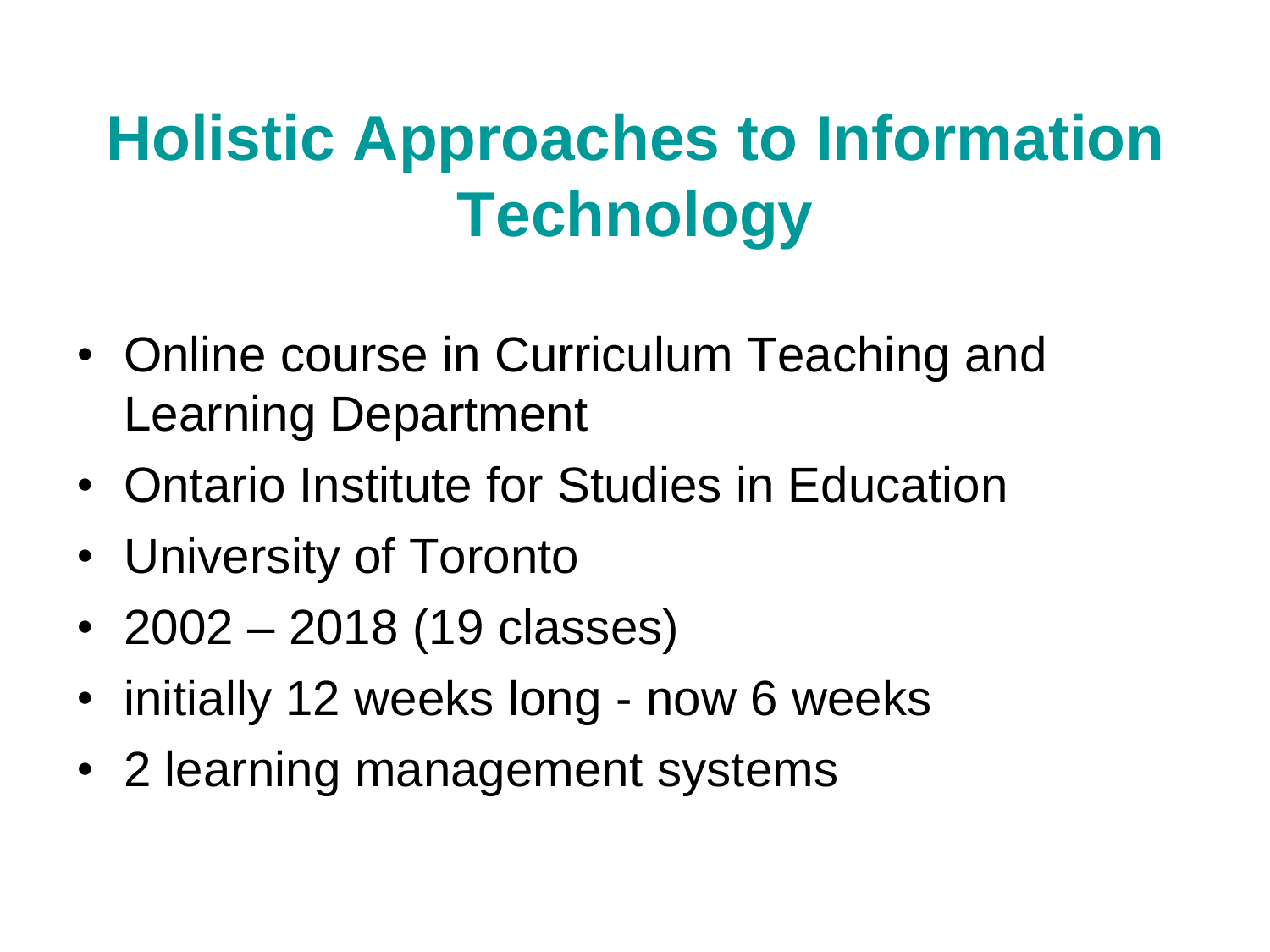# **Course Information Site**

- Accessing the Course
- FAQ
- Maintaining Contact
- Summer 2018 Schedule
- Library Access
- BlackBoard Portal
- C2C site
- Student testimonials
- Overview-Subject Outline
- Web Resources
- Distance Education at **OISE**
- Course Readings
- Class Projects Gallery
- Oise/UT
- Guest Speakers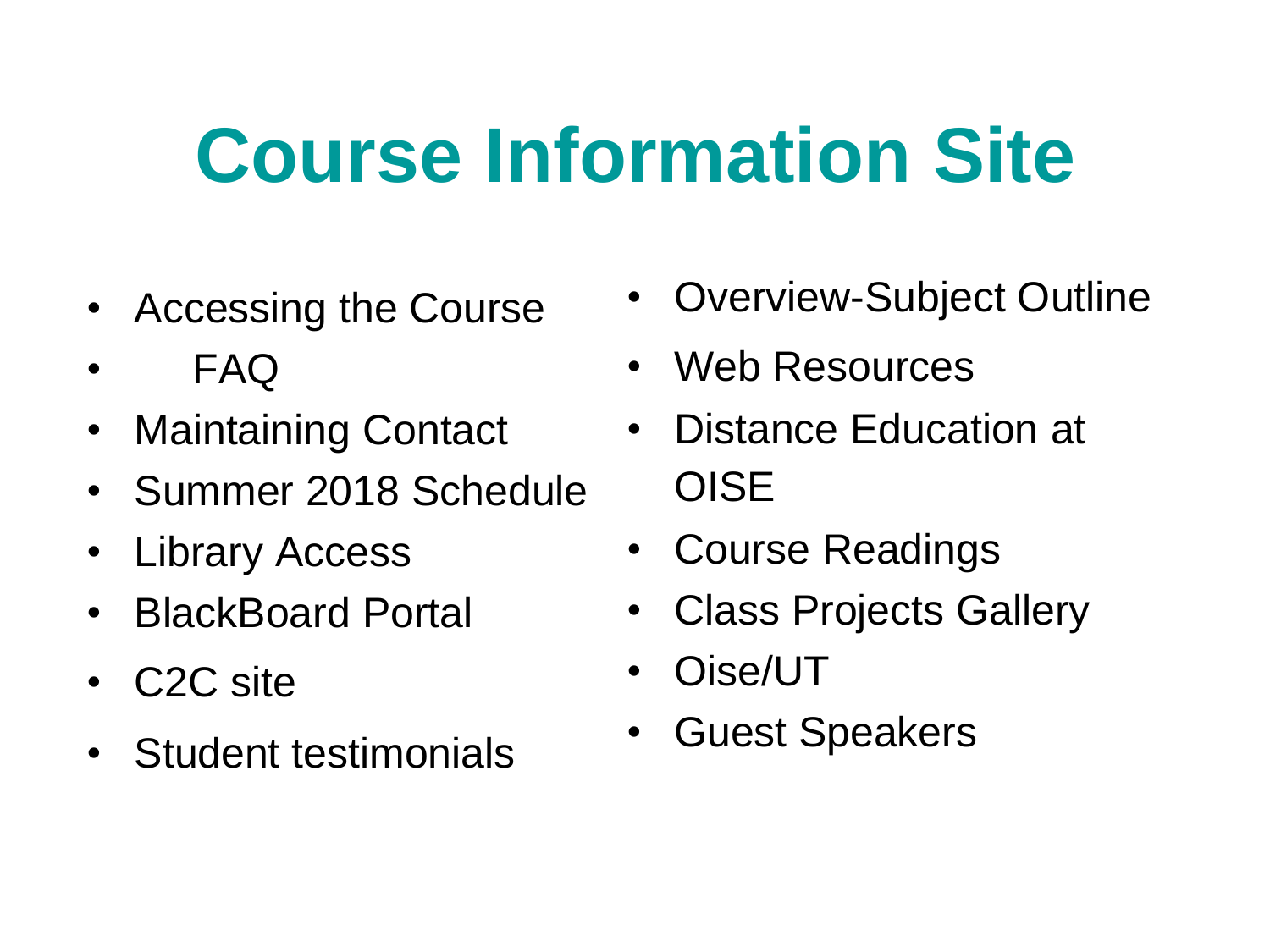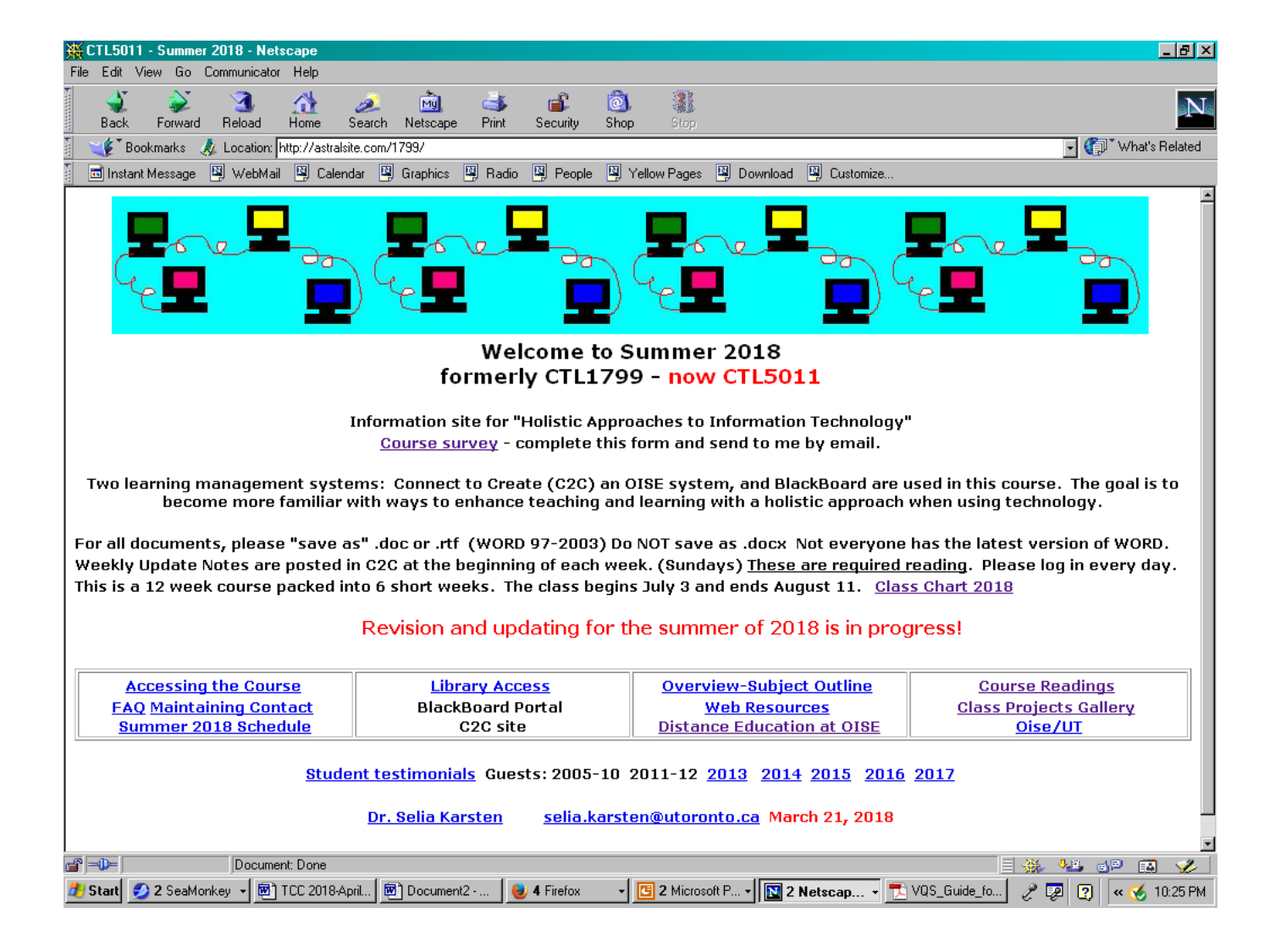## **Needs Assessment**

**Survey technical abilities** – a form: to ascertain goals, experience

**Class Chart tech level, PC/Mac, location, department, degree, focus, partner, team**

#### **First Quick Activities:**

1.Find help videos for course system (C2C) 2.Create an Avatar (upload image) for first forum 3.One page Blog (topic to interest class) (BlackBoard)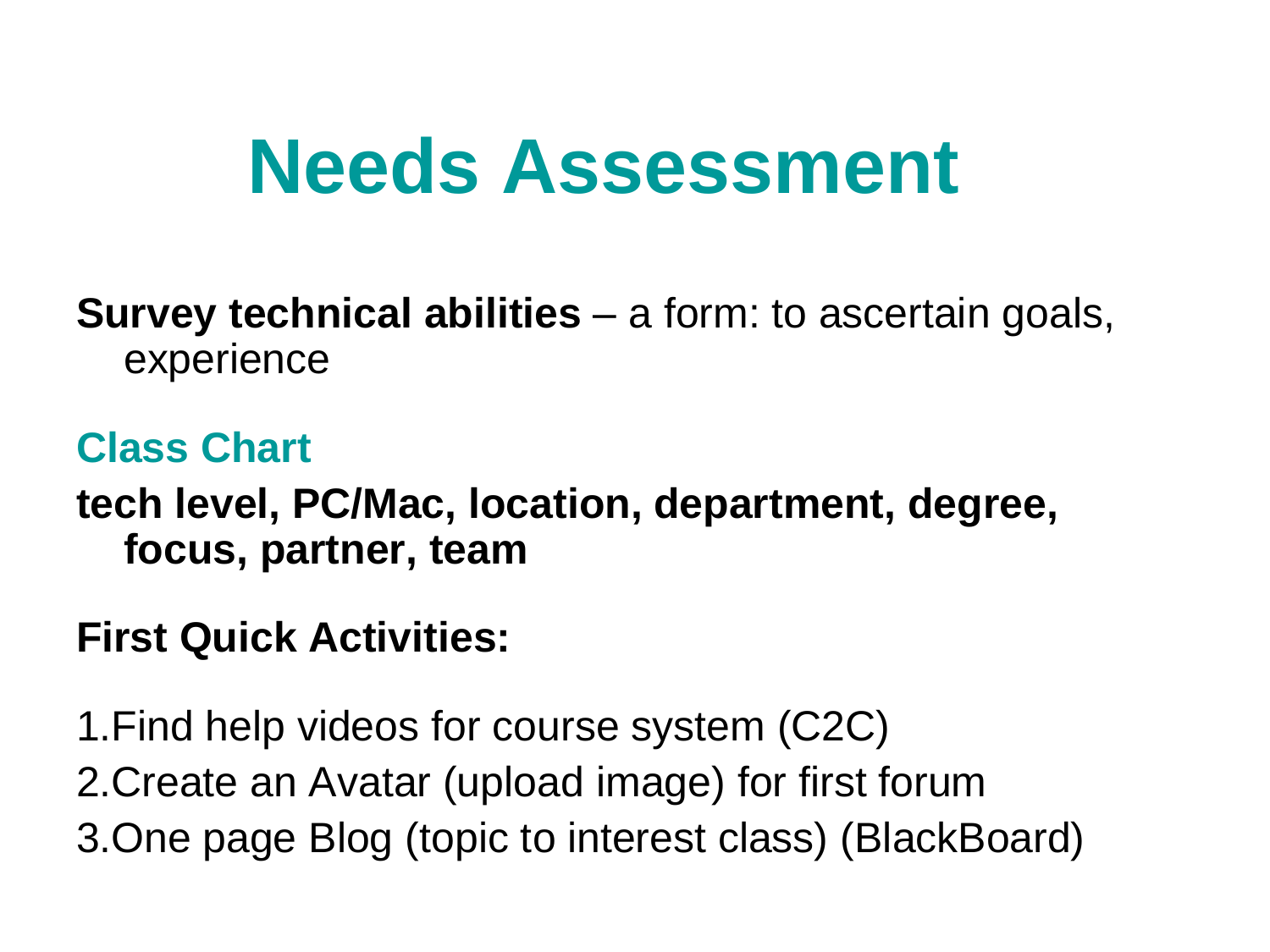File Edit View History Bookmarks Tools Help

3 (3 unread) - drkarsten@rogers... x 5011 Summer 2017 Class Chart

 $x +$ 

口回凶

| Records the Most Visited Contain Started Custom Home : Toronto Public Custom Custom Custom 1999 Grand Prix of Figure S. Custom 1999 Grocery Gateway And Blue Mountain Star RO :: Course Schedul<br>$\rightarrow$<br>$\blacksquare$<br><b>Tech Level</b><br>PC or Mac<br><b>Team/ Discussion Week Dates</b><br>Dept/Degree<br><b>Learning Partnerships</b><br>Focus/Specialization<br>Location during<br>to Moderate<br>course<br>WATER: Week 5<br>Intermediate<br>PC<br><b>ESL/ LINC/ Adult Education,</b><br>Emerald: Thora, Andrew,<br>LHAE MEd<br>Mississauga<br>Technology<br>Giacomo<br>July 30 - August 5<br>Intermediate Mac<br>WOOD: Week 3<br>Curriculum Studies<br>Topaz:<br><b>CTL MEd</b><br>Shamshad & Elisa DL<br>Milton, ON<br><b>Teacher Development</b><br>July 16 - 22<br>Advanced Mac PC<br>CTL: CSTD<br>FIRE: Week 3<br>Science, Math<br>Jade: Hilary & Alexis<br>Mississauga<br><b>Subject Integration</b><br>MEd<br>& Elisa R.<br>July 16 - 22<br>Mindfulness, Social Justice,<br>WOOD: Week 3<br>Intermediate<br>Diamond:<br>Mac<br>*LHAE MEd<br>Hamilton<br>Neoliberalism<br>Susan & Sagal & Elise<br>July 16 - 22<br>FIRE: Week 3<br>Intermediate Mac<br>Curriculum Studies<br>Topaz:<br><b>CTL MEd</b><br>Elisa DL & Shamshad<br><b>Teacher Development</b><br>Toronto<br>July 16 - 22<br>Mac<br>Emerald: Thora &<br>WOOD: Week 3<br>Super<br>LLE PhD<br>Second Language Education<br><b>St. Catherines</b><br>Giacomo & Andrew<br>July 16 - 22<br>PC<br><b>EARTH: Week 4</b><br>Intermediate<br>Jade: Hilary &<br>*CTL CSTD MEd Math/CompScience<br><b>Halton Hills</b><br>Alexis & Elisa R<br>July 23 - 29<br>PC<br><b>APHD: DPE</b><br>EARTH: Week 4<br>Intermediate<br>Garnet:<br>Developmental Psychology<br>Oakville<br><b>MEd</b><br>Dana & Ashley<br>July 23 - 29<br>WOOD: Week 3<br>Advanced<br>PC<br>Emerald: Thora &<br>LHAE MEd<br><b>Math and Science</b><br>Ho Chi Min City<br>Andrew & Giacomo<br>July 16 - 22<br>Intermediate<br><b>METAL: Week 4</b><br>Turquoise:<br><b>APHD MACSE</b><br>Mac 1<br>Teaching - Primary/Junior<br>Sukanya & Angela<br>July 23 - 29<br>Scarborough<br>Intermediate<br><b>EARTH: Week 4</b><br>Jade: Hilary<br>PС<br>CTL MEd<br>Math & Visual Arts Education<br>1<br>Elisa R & Alexis<br>July 23 - 29<br>Mississauga<br>Intermediate PC<br><b>WATER: Week 5</b><br>Technology, Holistic Studies,<br>Opal:<br><b>CTL MEd</b><br>iPad<br>Saher & Amna<br>Creativity<br>July 30 - August 5<br>Mumbai, India<br>Mac<br>Curriculum Studies<br>FIRE: Week 3<br>Intermediate<br>Turquoise:<br><b>CTL MEd</b><br><b>Richmond Hill</b><br><b>Teacher Development</b><br>Angela & Sukanya<br>July 16 - 22<br><b>Advanced</b><br>DC.<br>CTI ICSTD<br>Onal.<br>MATED. Mook 5<br>Ð<br>Start 2 2 SeaMonkey v W 2 Microsoft  v 3 Firefox<br>« <b>M</b> 10:28 PM | ☆<br>自<br>合<br>$\sqrt{2}$<br>$\equiv$<br>Q Search<br>$\triangledown$<br>(i) file:///D:/1799-2017/2017class.html<br>C |  |  |                                                    |                        |  |  |  |  |
|--------------------------------------------------------------------------------------------------------------------------------------------------------------------------------------------------------------------------------------------------------------------------------------------------------------------------------------------------------------------------------------------------------------------------------------------------------------------------------------------------------------------------------------------------------------------------------------------------------------------------------------------------------------------------------------------------------------------------------------------------------------------------------------------------------------------------------------------------------------------------------------------------------------------------------------------------------------------------------------------------------------------------------------------------------------------------------------------------------------------------------------------------------------------------------------------------------------------------------------------------------------------------------------------------------------------------------------------------------------------------------------------------------------------------------------------------------------------------------------------------------------------------------------------------------------------------------------------------------------------------------------------------------------------------------------------------------------------------------------------------------------------------------------------------------------------------------------------------------------------------------------------------------------------------------------------------------------------------------------------------------------------------------------------------------------------------------------------------------------------------------------------------------------------------------------------------------------------------------------------------------------------------------------------------------------------------------------------------------------------------------------------------------------------------------------------------------------------------------------------------------------------------------------------------------------------------------------------------------------------------------------------------------------------------------------------------------------------------------------------------------------------------------------------------------------------------|----------------------------------------------------------------------------------------------------------------------|--|--|----------------------------------------------------|------------------------|--|--|--|--|
|                                                                                                                                                                                                                                                                                                                                                                                                                                                                                                                                                                                                                                                                                                                                                                                                                                                                                                                                                                                                                                                                                                                                                                                                                                                                                                                                                                                                                                                                                                                                                                                                                                                                                                                                                                                                                                                                                                                                                                                                                                                                                                                                                                                                                                                                                                                                                                                                                                                                                                                                                                                                                                                                                                                                                                                                                          |                                                                                                                      |  |  |                                                    |                        |  |  |  |  |
|                                                                                                                                                                                                                                                                                                                                                                                                                                                                                                                                                                                                                                                                                                                                                                                                                                                                                                                                                                                                                                                                                                                                                                                                                                                                                                                                                                                                                                                                                                                                                                                                                                                                                                                                                                                                                                                                                                                                                                                                                                                                                                                                                                                                                                                                                                                                                                                                                                                                                                                                                                                                                                                                                                                                                                                                                          | Name                                                                                                                 |  |  |                                                    |                        |  |  |  |  |
|                                                                                                                                                                                                                                                                                                                                                                                                                                                                                                                                                                                                                                                                                                                                                                                                                                                                                                                                                                                                                                                                                                                                                                                                                                                                                                                                                                                                                                                                                                                                                                                                                                                                                                                                                                                                                                                                                                                                                                                                                                                                                                                                                                                                                                                                                                                                                                                                                                                                                                                                                                                                                                                                                                                                                                                                                          | 1. Thora Al-Jury                                                                                                     |  |  |                                                    |                        |  |  |  |  |
|                                                                                                                                                                                                                                                                                                                                                                                                                                                                                                                                                                                                                                                                                                                                                                                                                                                                                                                                                                                                                                                                                                                                                                                                                                                                                                                                                                                                                                                                                                                                                                                                                                                                                                                                                                                                                                                                                                                                                                                                                                                                                                                                                                                                                                                                                                                                                                                                                                                                                                                                                                                                                                                                                                                                                                                                                          | 2. Shamshad<br>Begum                                                                                                 |  |  |                                                    |                        |  |  |  |  |
|                                                                                                                                                                                                                                                                                                                                                                                                                                                                                                                                                                                                                                                                                                                                                                                                                                                                                                                                                                                                                                                                                                                                                                                                                                                                                                                                                                                                                                                                                                                                                                                                                                                                                                                                                                                                                                                                                                                                                                                                                                                                                                                                                                                                                                                                                                                                                                                                                                                                                                                                                                                                                                                                                                                                                                                                                          | 3. Hilary Browne                                                                                                     |  |  |                                                    |                        |  |  |  |  |
|                                                                                                                                                                                                                                                                                                                                                                                                                                                                                                                                                                                                                                                                                                                                                                                                                                                                                                                                                                                                                                                                                                                                                                                                                                                                                                                                                                                                                                                                                                                                                                                                                                                                                                                                                                                                                                                                                                                                                                                                                                                                                                                                                                                                                                                                                                                                                                                                                                                                                                                                                                                                                                                                                                                                                                                                                          | 4. Susan de Jonge                                                                                                    |  |  |                                                    |                        |  |  |  |  |
|                                                                                                                                                                                                                                                                                                                                                                                                                                                                                                                                                                                                                                                                                                                                                                                                                                                                                                                                                                                                                                                                                                                                                                                                                                                                                                                                                                                                                                                                                                                                                                                                                                                                                                                                                                                                                                                                                                                                                                                                                                                                                                                                                                                                                                                                                                                                                                                                                                                                                                                                                                                                                                                                                                                                                                                                                          | 5. Elisa De Luca                                                                                                     |  |  |                                                    |                        |  |  |  |  |
|                                                                                                                                                                                                                                                                                                                                                                                                                                                                                                                                                                                                                                                                                                                                                                                                                                                                                                                                                                                                                                                                                                                                                                                                                                                                                                                                                                                                                                                                                                                                                                                                                                                                                                                                                                                                                                                                                                                                                                                                                                                                                                                                                                                                                                                                                                                                                                                                                                                                                                                                                                                                                                                                                                                                                                                                                          | 6. Giacomo<br>Folinazzo                                                                                              |  |  |                                                    |                        |  |  |  |  |
|                                                                                                                                                                                                                                                                                                                                                                                                                                                                                                                                                                                                                                                                                                                                                                                                                                                                                                                                                                                                                                                                                                                                                                                                                                                                                                                                                                                                                                                                                                                                                                                                                                                                                                                                                                                                                                                                                                                                                                                                                                                                                                                                                                                                                                                                                                                                                                                                                                                                                                                                                                                                                                                                                                                                                                                                                          | 7. Alexis Galvao                                                                                                     |  |  |                                                    |                        |  |  |  |  |
|                                                                                                                                                                                                                                                                                                                                                                                                                                                                                                                                                                                                                                                                                                                                                                                                                                                                                                                                                                                                                                                                                                                                                                                                                                                                                                                                                                                                                                                                                                                                                                                                                                                                                                                                                                                                                                                                                                                                                                                                                                                                                                                                                                                                                                                                                                                                                                                                                                                                                                                                                                                                                                                                                                                                                                                                                          | 8. Dana Garlock                                                                                                      |  |  |                                                    |                        |  |  |  |  |
|                                                                                                                                                                                                                                                                                                                                                                                                                                                                                                                                                                                                                                                                                                                                                                                                                                                                                                                                                                                                                                                                                                                                                                                                                                                                                                                                                                                                                                                                                                                                                                                                                                                                                                                                                                                                                                                                                                                                                                                                                                                                                                                                                                                                                                                                                                                                                                                                                                                                                                                                                                                                                                                                                                                                                                                                                          | 9. Andrew Lin                                                                                                        |  |  |                                                    |                        |  |  |  |  |
|                                                                                                                                                                                                                                                                                                                                                                                                                                                                                                                                                                                                                                                                                                                                                                                                                                                                                                                                                                                                                                                                                                                                                                                                                                                                                                                                                                                                                                                                                                                                                                                                                                                                                                                                                                                                                                                                                                                                                                                                                                                                                                                                                                                                                                                                                                                                                                                                                                                                                                                                                                                                                                                                                                                                                                                                                          | 10. Sukanya<br>Rastogi                                                                                               |  |  |                                                    |                        |  |  |  |  |
|                                                                                                                                                                                                                                                                                                                                                                                                                                                                                                                                                                                                                                                                                                                                                                                                                                                                                                                                                                                                                                                                                                                                                                                                                                                                                                                                                                                                                                                                                                                                                                                                                                                                                                                                                                                                                                                                                                                                                                                                                                                                                                                                                                                                                                                                                                                                                                                                                                                                                                                                                                                                                                                                                                                                                                                                                          | 11. Elisa Romeo                                                                                                      |  |  |                                                    |                        |  |  |  |  |
|                                                                                                                                                                                                                                                                                                                                                                                                                                                                                                                                                                                                                                                                                                                                                                                                                                                                                                                                                                                                                                                                                                                                                                                                                                                                                                                                                                                                                                                                                                                                                                                                                                                                                                                                                                                                                                                                                                                                                                                                                                                                                                                                                                                                                                                                                                                                                                                                                                                                                                                                                                                                                                                                                                                                                                                                                          | 12. Saher<br>Samnani                                                                                                 |  |  |                                                    |                        |  |  |  |  |
|                                                                                                                                                                                                                                                                                                                                                                                                                                                                                                                                                                                                                                                                                                                                                                                                                                                                                                                                                                                                                                                                                                                                                                                                                                                                                                                                                                                                                                                                                                                                                                                                                                                                                                                                                                                                                                                                                                                                                                                                                                                                                                                                                                                                                                                                                                                                                                                                                                                                                                                                                                                                                                                                                                                                                                                                                          | 13. Angela Sforza                                                                                                    |  |  |                                                    |                        |  |  |  |  |
|                                                                                                                                                                                                                                                                                                                                                                                                                                                                                                                                                                                                                                                                                                                                                                                                                                                                                                                                                                                                                                                                                                                                                                                                                                                                                                                                                                                                                                                                                                                                                                                                                                                                                                                                                                                                                                                                                                                                                                                                                                                                                                                                                                                                                                                                                                                                                                                                                                                                                                                                                                                                                                                                                                                                                                                                                          |                                                                                                                      |  |  | <b>G</b> 2 Microsoft P $\star$ <b>N</b> 2 Netscape | VQS_Guide_fo 1799-2017 |  |  |  |  |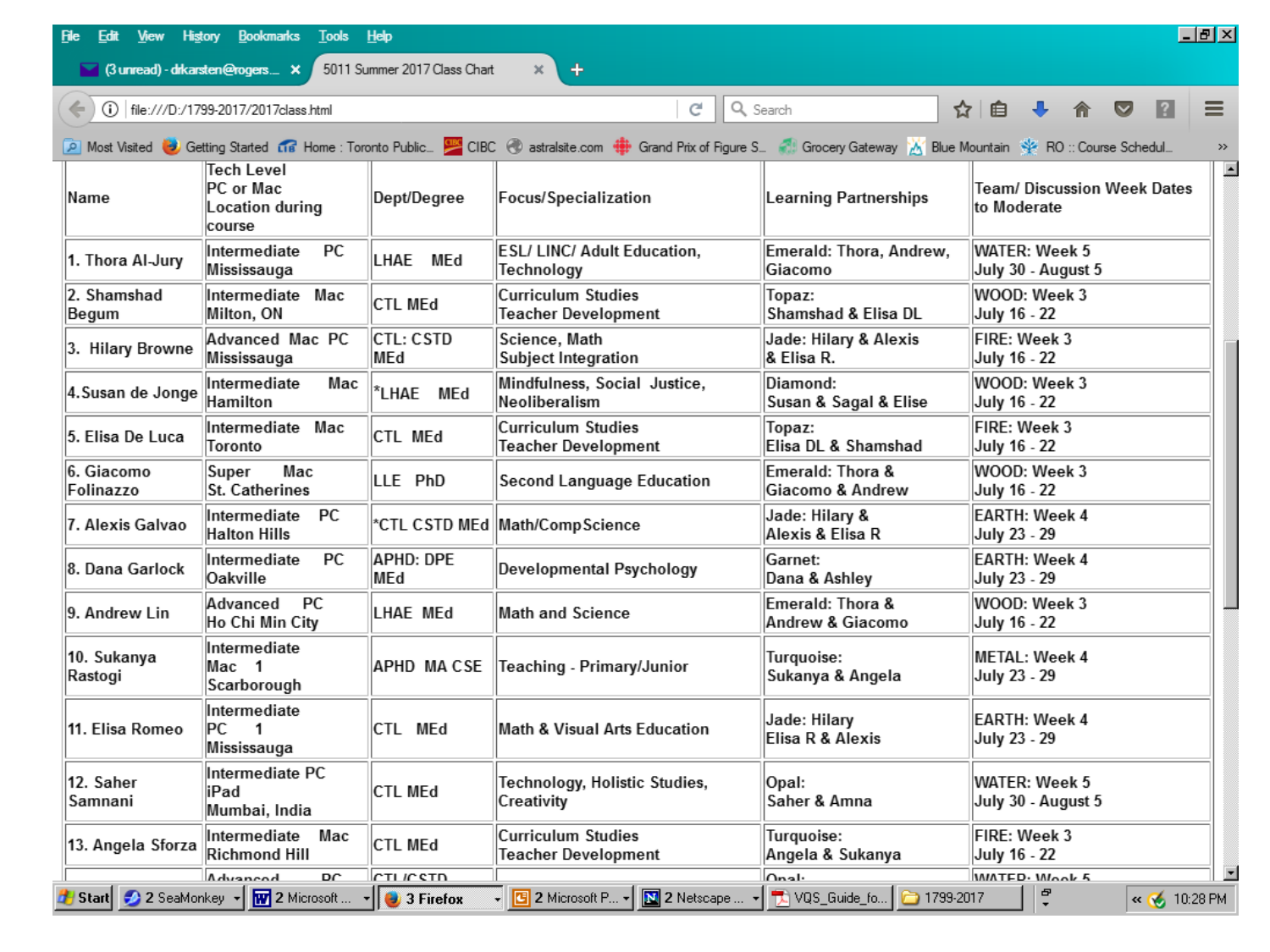### **Read/Write**

Journals are kept throughout course to support writing final reflective papers

Stimulating reading and discussion to prompt current ideas and practices

Includes classic articles, TCC archived papers and excerpt from online textbook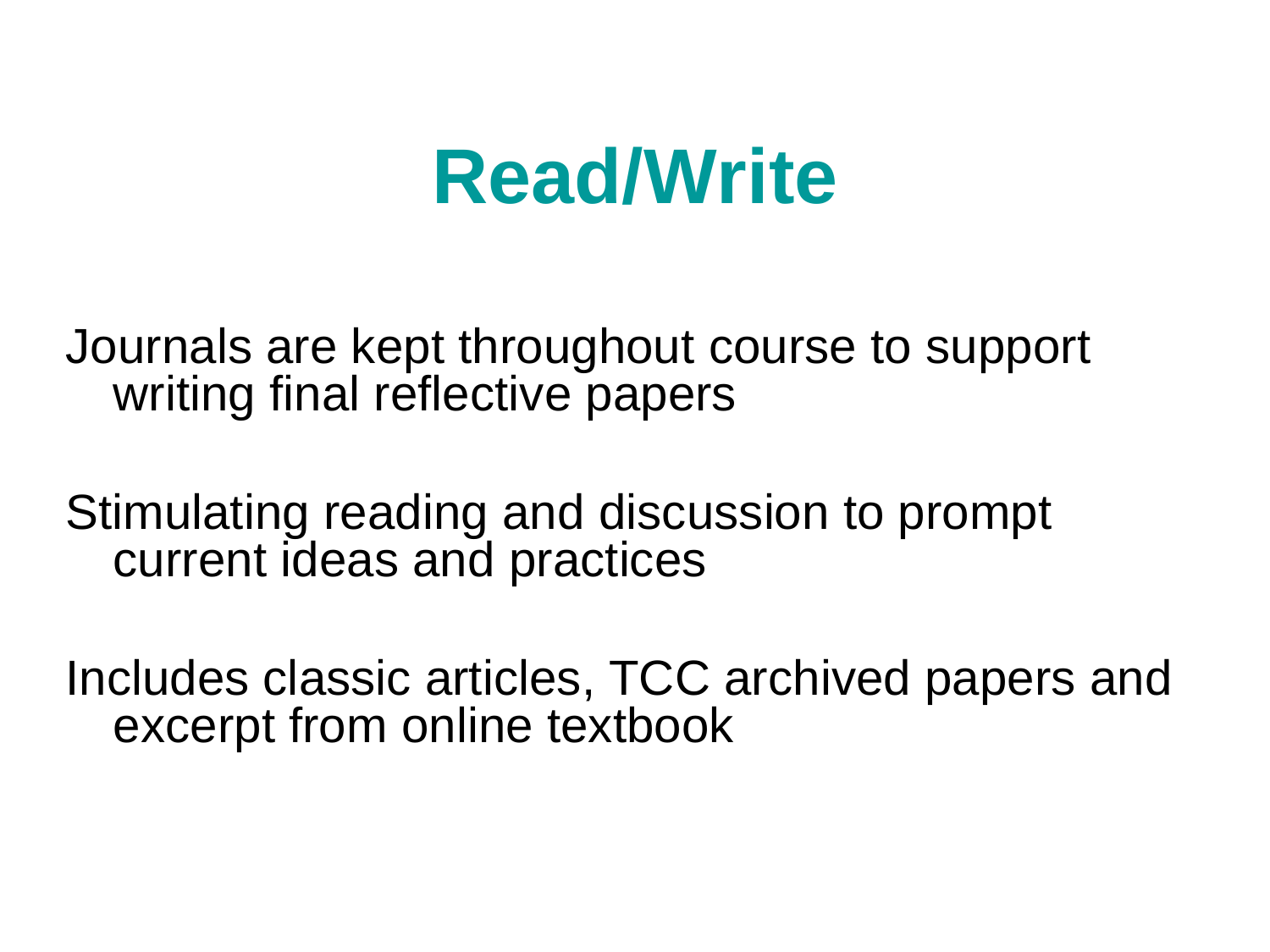# **Project Goals**

- Encourage creativity, open ended assignments, (set up idea exchange)
- Student centered projects (share resources)
- **[Gallery](http://astralsite.com/gallery)** with lots of examples of team and individual projects since 2002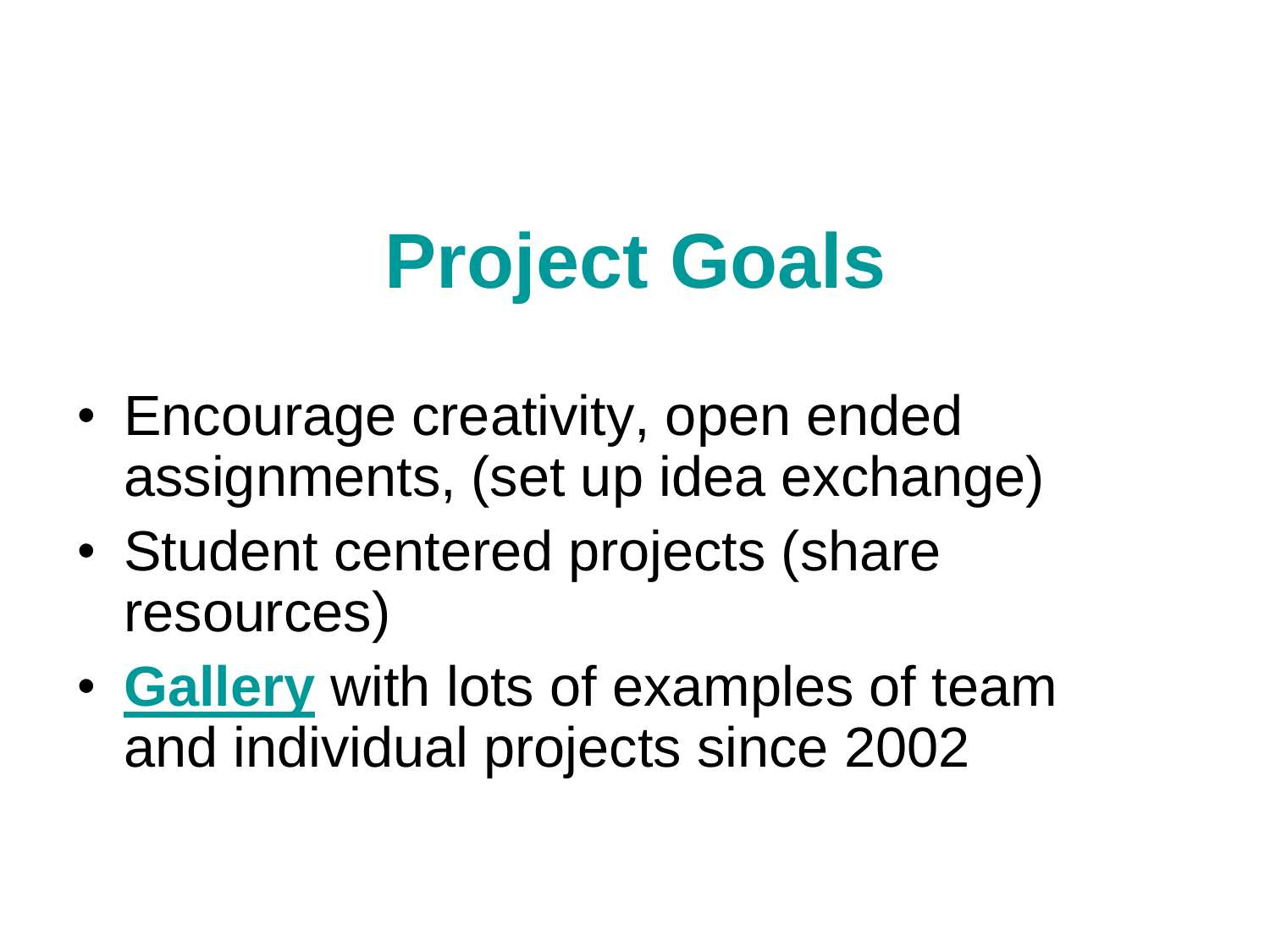|                   |                                                                                                                                                                                                                                                                                                                                                                                                                                                                                                                                                             |  | ※ 1799-5011Gallery - Netscape |      |                          |                 |       |          |      |      |                                                                                                         | $\Box$ el $\times$ |
|-------------------|-------------------------------------------------------------------------------------------------------------------------------------------------------------------------------------------------------------------------------------------------------------------------------------------------------------------------------------------------------------------------------------------------------------------------------------------------------------------------------------------------------------------------------------------------------------|--|-------------------------------|------|--------------------------|-----------------|-------|----------|------|------|---------------------------------------------------------------------------------------------------------|--------------------|
|                   | File Edit                                                                                                                                                                                                                                                                                                                                                                                                                                                                                                                                                   |  | View Go Communicator Help     |      |                          |                 |       |          |      |      |                                                                                                         |                    |
| <b>Experience</b> |                                                                                                                                                                                                                                                                                                                                                                                                                                                                                                                                                             |  |                               | 登    | $\overline{\mathscr{P}}$ | [My]            |       | ▼■       |      | 3    |                                                                                                         |                    |
|                   | <b>Back</b>                                                                                                                                                                                                                                                                                                                                                                                                                                                                                                                                                 |  | Forward Reload                | Home |                          | Search Netscape | Print | Security | Shop | Stop |                                                                                                         |                    |
| 휇                 | Example of Bookmarks & Location: http://astralsite.com/1799/gallery.html<br>$\overline{\phantom{a}}$ $\overline{\phantom{a}}$ $\overline{\phantom{a}}$ $\overline{\phantom{a}}$ $\overline{\phantom{a}}$ $\overline{\phantom{a}}$ $\overline{\phantom{a}}$ $\overline{\phantom{a}}$ $\overline{\phantom{a}}$ $\overline{\phantom{a}}$ $\overline{\phantom{a}}$ $\overline{\phantom{a}}$ $\overline{\phantom{a}}$ $\overline{\phantom{a}}$ $\overline{\phantom{a}}$ $\overline{\phantom{a}}$ $\overline{\phantom{a}}$ $\overline{\phantom{a}}$ $\overline{\$ |  |                               |      |                          |                 |       |          |      |      |                                                                                                         |                    |
| 죎.                |                                                                                                                                                                                                                                                                                                                                                                                                                                                                                                                                                             |  |                               |      |                          |                 |       |          |      |      | 圖Instant Message 网 WebMail 网 Calendar 网 Graphics 网 Radio 网 People 网 Yellow Pages 网 Download 网 Customize |                    |
|                   |                                                                                                                                                                                                                                                                                                                                                                                                                                                                                                                                                             |  |                               |      |                          |                 |       |          |      |      |                                                                                                         |                    |



#### **Holistic Approaches to Information Technology Gallery**

posted by Dr. Selia Karsten with permission from the creators of these resources - please contact me if you find links that are no longer active. CTL 5011 (formerly CTL1799) Holistic Approaches to Information Technology at OISE/UT

Team Winter 02 Team Winter 03Team Summer 03 Team Winter 04 Team Summer 04 Team Summer 05 Team Summer 07 Team Spring 08 Team Summer 08 Team Summer 09 Team Spring 2010 Team Summer 2011 Team Summer 2012 Team Spring 2013 Team Summer 2014 Team Summer 2015 Team Summer 2016 Team Summer 2017 Individual 02 Individual Winter 03 Individual Summer 03 Individual Winter 04 Individual Summer 04 Individual Summer 05 Individual Summer 07

Individual Spring 08 Individual Summer 08 Individual Summer 09 Individual Spring 2010 Individual Summer 2011 Individual Summer 2012 Individual Spring 2013 Individual Summer 2014 Individual Summer 2015 Individual Summer 2016 Individual Summer 2017

Important Announcement! Web projects done with freewebs.com or webs.com are frozen by WEBS.COM if not active.

| Team Projects - Winter 2002 <br>1. Wood: KF Site and Maya Project<br>2. Fire: Technology and Holistic Education <br>∥3. Earth: Ventures in Holistic Education∶<br>4. Metal: The Healthy Active Living Online Community<br>∣5. Water: Holistic Teachers' Website∶ | Team Projects - Winter 2003<br>1. Fire: (Project no longer available).<br>2. Water: Interactivearts project (no longer available)<br>3. Earth: (Project no longer available)<br>4. Metal: Math Project (no longer available)                                                                                         |  |  |  |  |  |
|------------------------------------------------------------------------------------------------------------------------------------------------------------------------------------------------------------------------------------------------------------------|----------------------------------------------------------------------------------------------------------------------------------------------------------------------------------------------------------------------------------------------------------------------------------------------------------------------|--|--|--|--|--|
| Team Projects - Summer 2003<br>Team One (Earth) Holistic Approaches to Second Language Education_<br>Team Two: New to Teaching?                                                                                                                                  | Team Projects - Winter 2004<br>1. Wood: Inside Out: Self Esteem Resources for Teachers<br>2. Fire: Performance Arts Around the World<br>3. Earth: Dialoque in Learning Organizations.<br>4. Metal: Mars: Science Education - A Holistic Approach<br>5. Water: Oasis: An Online Ashram for the Practice of Meditation |  |  |  |  |  |
| p -d-<br>Document: Done                                                                                                                                                                                                                                          | 9.B.<br>- 12<br>- AP<br>EA.                                                                                                                                                                                                                                                                                          |  |  |  |  |  |
| Start 2 2 SeaMonkey v TV 2 Microsoft<br>$\mathbf{F}$ 3 Firefox                                                                                                                                                                                                   | → G 2 Microsoft P → B 2 Netscap → C VQS_Guide_fo 1799-2017<br>$\ell$ $\mathbb{Z}$ $\mathbb{Z}$<br><b>M</b> , 10:30 PM                                                                                                                                                                                                |  |  |  |  |  |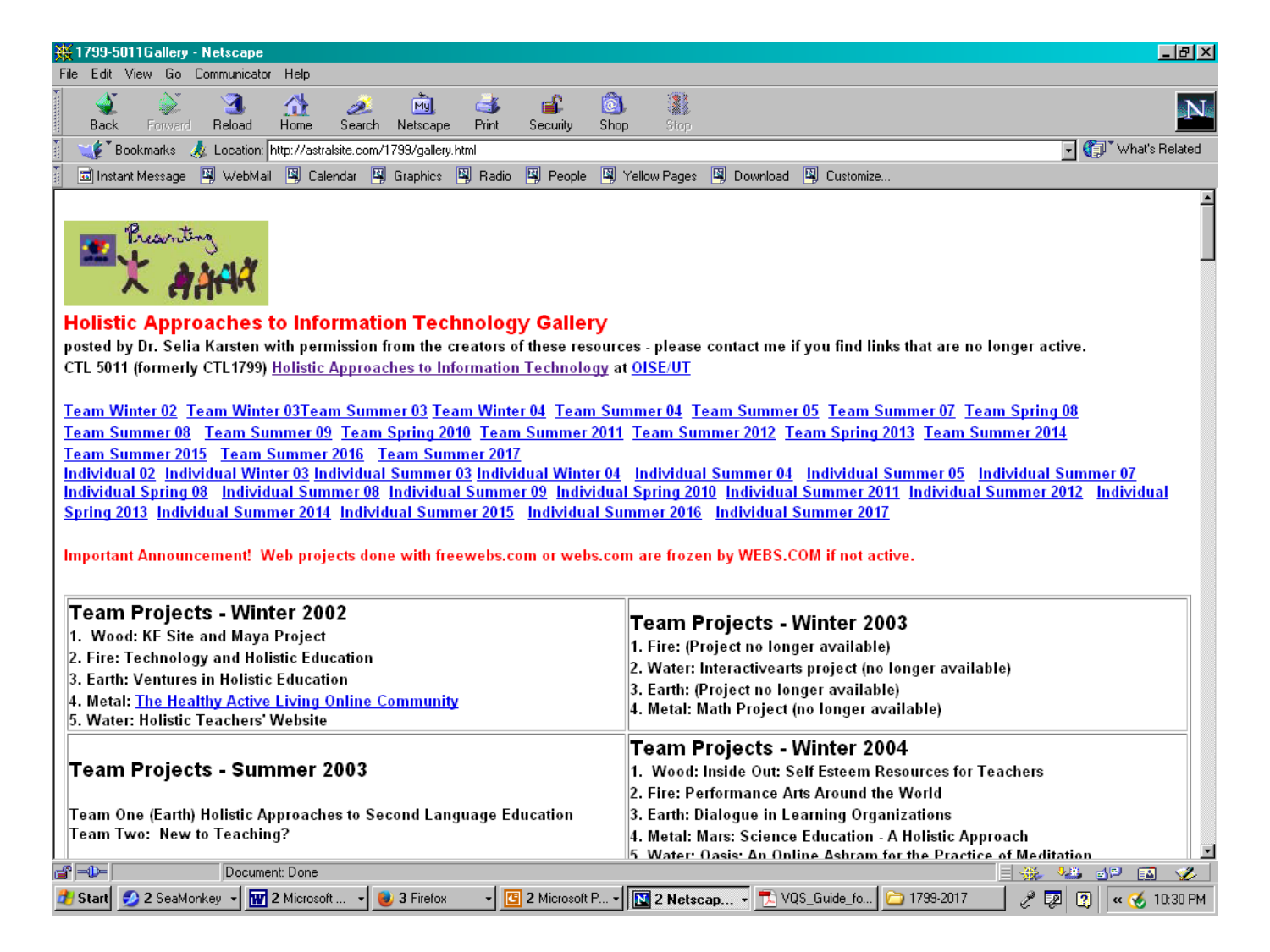## **Where to Begin**

**1. group or team work project to create (educational resource website)**

**Spring 2014 example**

**Engaging Learners in Literacy** 

**[http://engaginglearnersinlitearcy.weebly.com](http://engaginglearnersinlitearcy.weebly.com/)**[/](http://engaginglearnersinlitearcy.weebly.com/)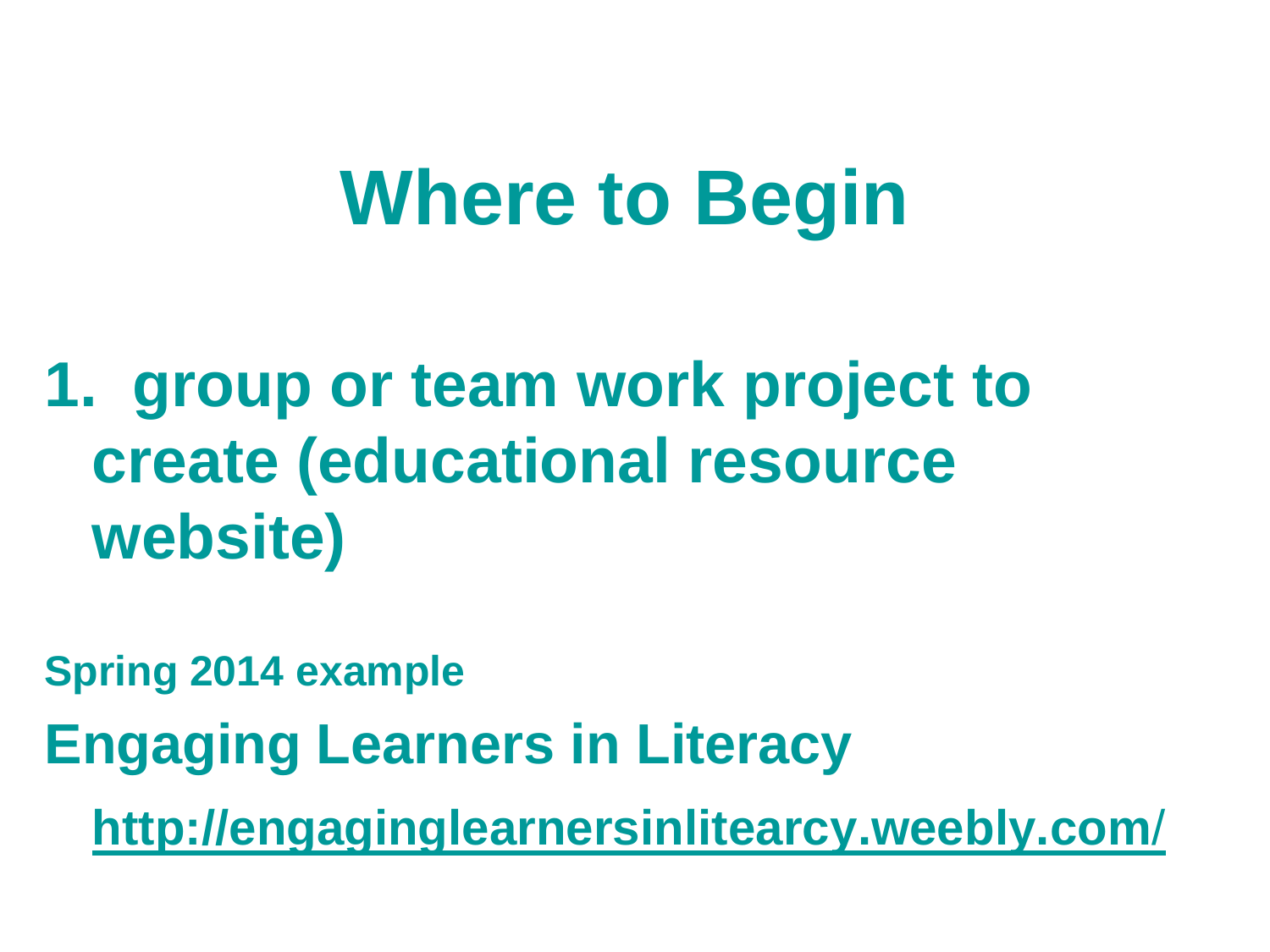

 $\sqrt{2}$  2 Microsoft P...  $\sim$   $\sqrt{2}$  2 Netscape ...  $\sim$   $\sqrt{2}$  VQS\_Guide\_fo...

o

1799-2017

 $\frac{B}{I}$ 

« 6 10:34 PM

#### **Engaging ALL Learners** in **Literacy with Digital Tools**

A collection of resources to aid educators in engaging and empowering the variety of learners within their classroom.

Photo Courtesy of: www.magglehosmcgrane.com

#### **ABOUT THE PROJECT**

M 2 Microsoft ... - 3 Firefox

Start 2 SeaMonkey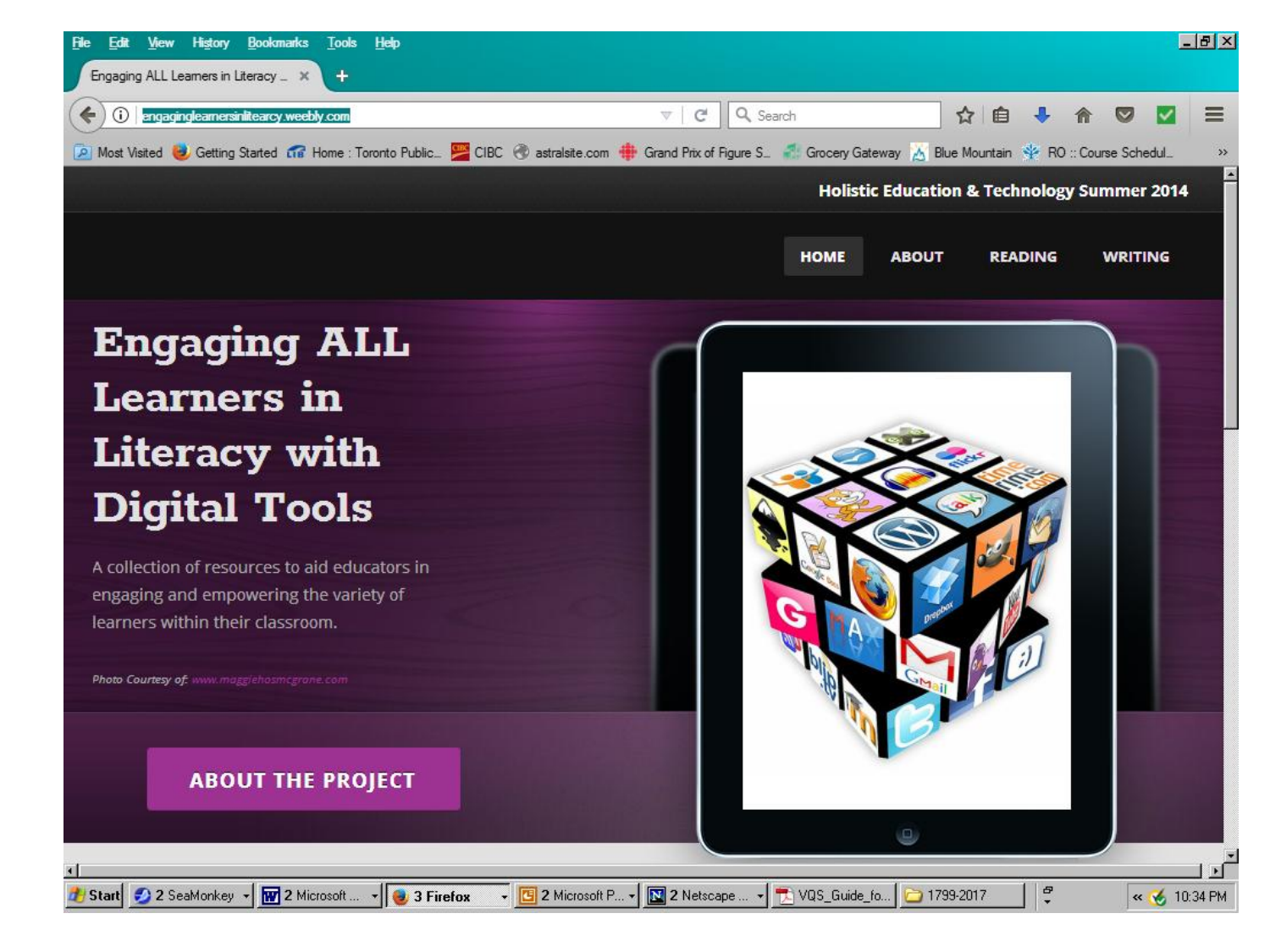**2. Learning Partnerships** (blended course design)

#### **Examples:**

**[Mindfulness design](http://astralsite.com/1799/1799Reading5-CourseDesigns.html)**

**[Mindfulness report](http://astralsite.com/1799/Mindfulness-Report.pdf)**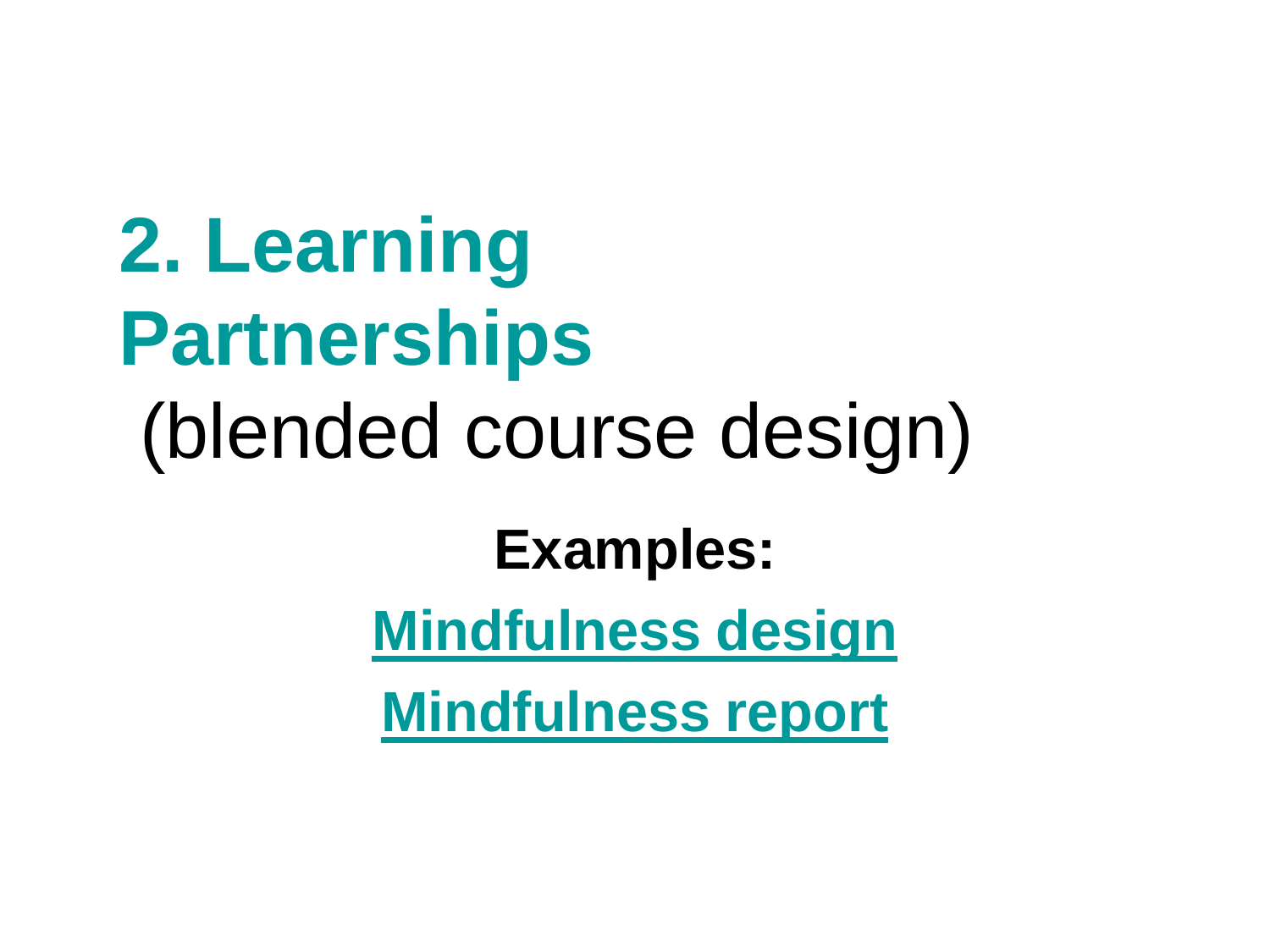

#### **Reading Five Course Design Examples**



These are all .pdf files - also acceptable are webpages, .docs and slide shows

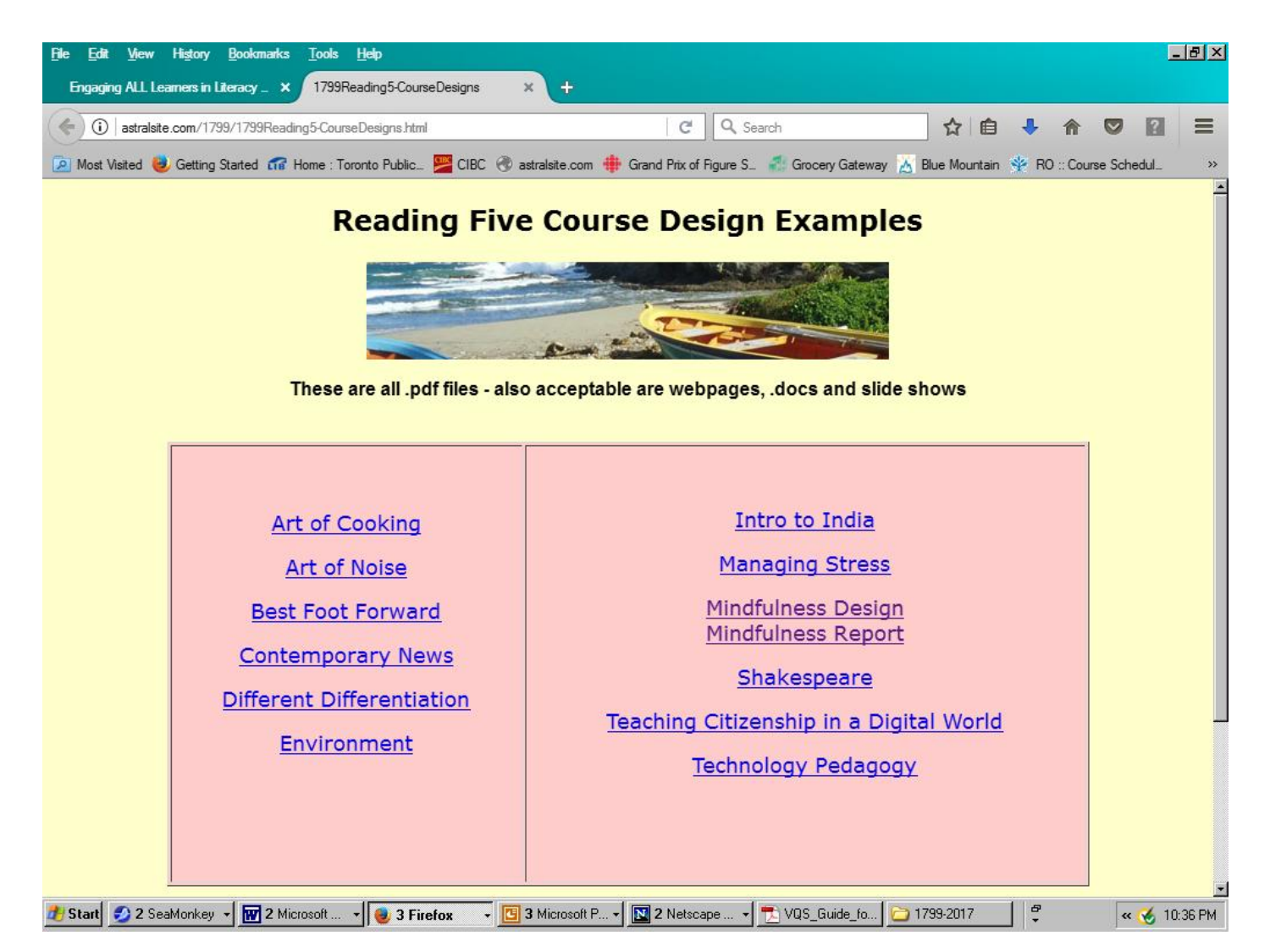# **3.Individual Projects**

From start of course provide idea exchange FORUM for class resources and feedback **Lots of examples!**

**<http://astralsite.com/1799/gallery.html>**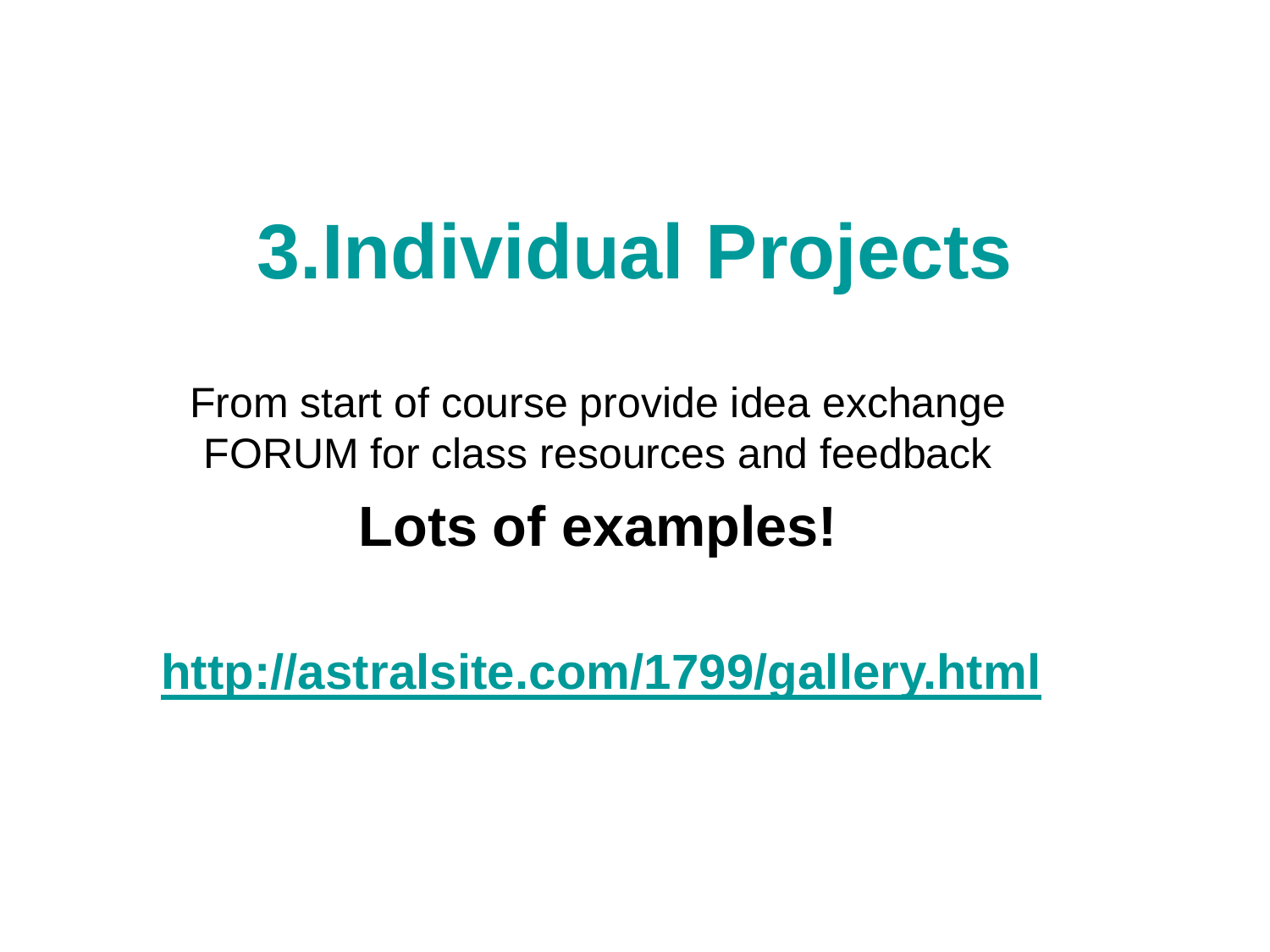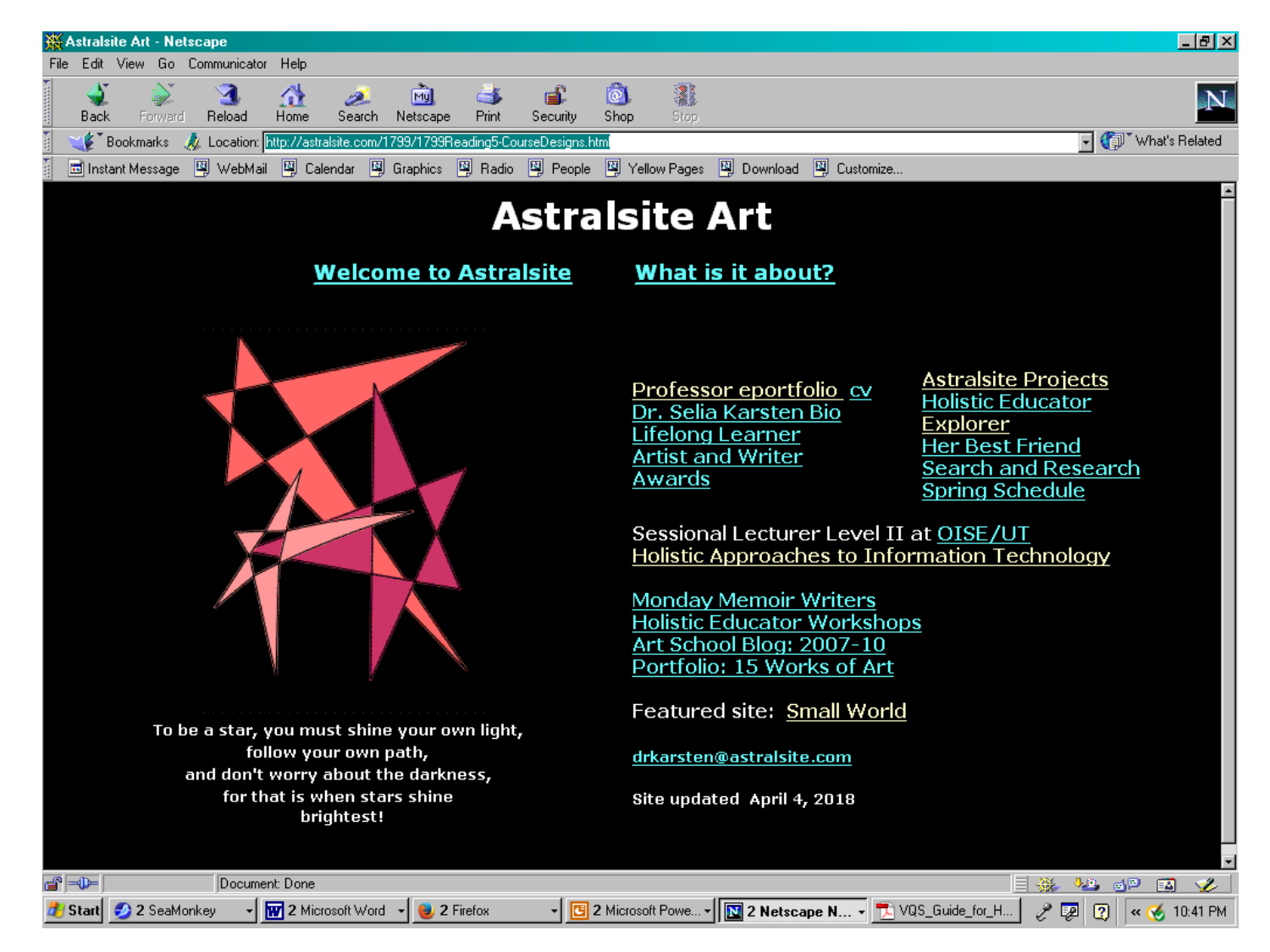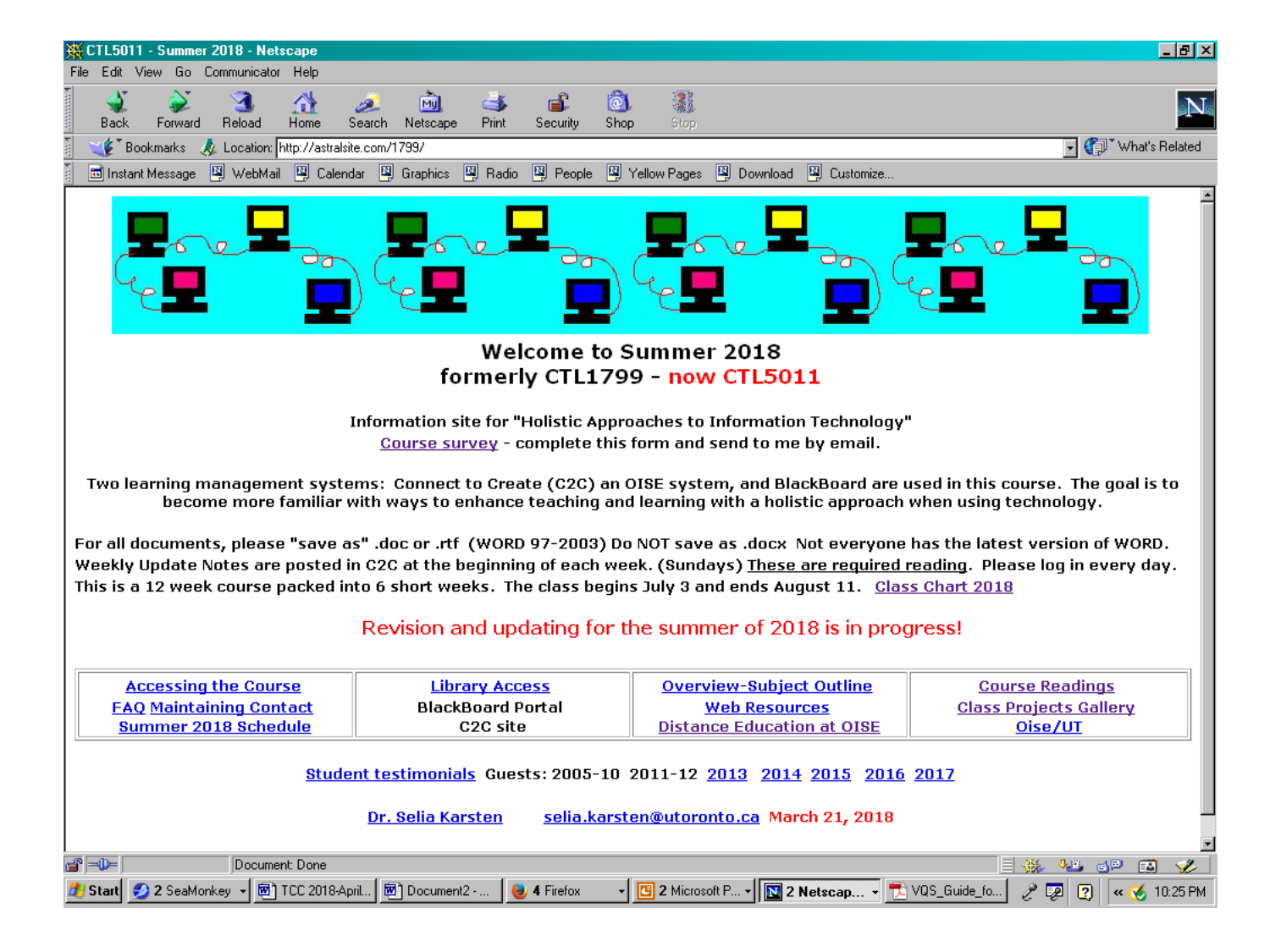# **Individual Projects**

**Summer 2014: Sherida Scott [The Innovative Educator](https://theinnovativeeducator.weebly.com/) Karen Charendoff - [Holistic Approach to Alzheimer's](http://kcharendof.wixsite.com/alzheimer)  [Disease](http://kcharendof.wixsite.com/alzheimer)**

**Summer 2015: Stephen Furmaniuk - [Stephen's Drama](https://mrfurmaniuk.weebly.com/)  [Courses](https://mrfurmaniuk.weebly.com/)**

**Summer 2016 Imman Sarhan [Multicultural Literature](http://immansarhan0.wixsite.com/multilit)**

**Yeijean Lee[Yeijean's ePortfolio](http://yeijeanlee.wixsite.com/portfolio)**

**Summer 2017 Alexis Galvao My First Year Journey**

**[A Year in the Life of a First Year Principal](https://alexisdgalvao.weebly.com/)**